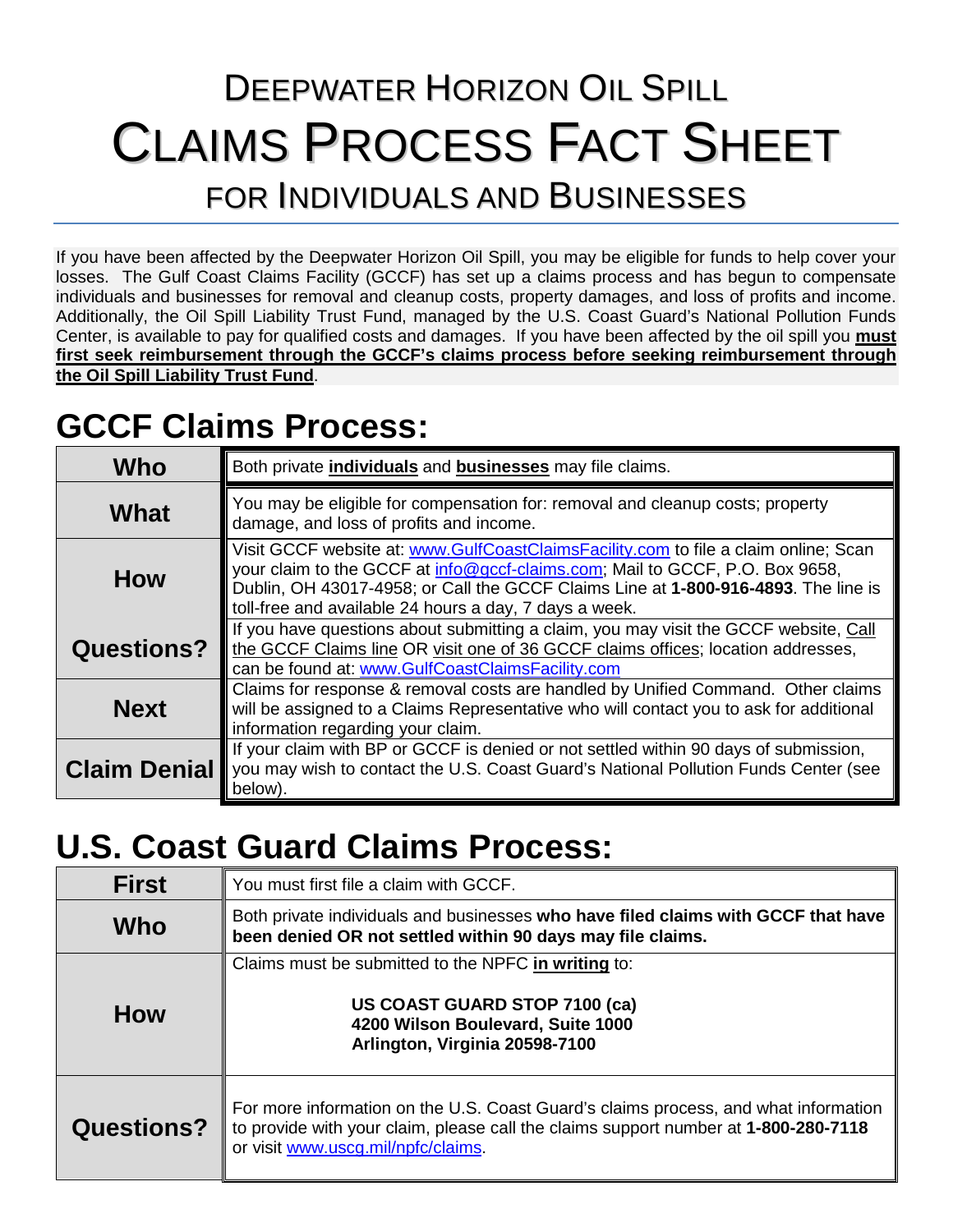### **Deepwater Horizon Oil Spill Claims Information for Individuals and Businesses**

#### **BACKGROUND**

The Federal government has designated BP as one of the Responsible Parties (RP) for the Deepwater Horizon Oil Spill, under the Oil Pollution Act (OPA) of 1990. Under OPA, the RP is liable for costs associated with the containment or cleanup of the spill, property da mage, loss of government revenue, loss of p rofits or earning capacity, loss of subsistence use of natural resources, increased public services costs, and damages to natural resources resulting from the spill.

BP has accepted the designation, has established a claims process, and has been working to address clean up requirements and claims. In the event that BP denies or fails to settle claims within 90 days of presentment, the Oil Spill Liability Trust Fund (OSLTF), which is administered by the U.S. Coast Guard's National Pollution Funds Center (NPFC), is available for compensation for certain removal costs and other damages.

This document provides guidance on the funding sources and reimbursement processes available to individuals and businesses that have or will incur costs associated with the Deepwater Horizon spill. Effective August 23, 2010, t he **Gulf Coast Claims Facility (GCCF)** under t he a dministration of M r. K enneth Feinberg w as established to address individual and business claims. BP has retained responsibility for compensation of OPA damages to tribal, state and local governments.

#### **\$20B CLAIMS FUND**

BP has a greed to c ontribute \$20 bi llion ove r a f our-year p eriod a t a r ate of \$5 bi llion pe r year, i ncluding \$5 billion within 2010. The amount of the fund represents neither a floor nor a ceiling. The fund will be used to pa y i ndividual, bus iness, a nd non -government or ganization ( NGO) c laims a djudicated by t he G ulf C oast Claims F acility under the a dministration of M r. Feinberg, as well as cl aims pa id by BP t o state and local government e ntities a nd t ribes, f ederal a nd non -federal na tural r esource t rustees, and claims ar ising out of certain oil-spill-related litigation.

#### **GCCF CLAIMS PROCESS**

Individuals and businesses may obtain and submit a Claim Form and supporting documentation in any one of the following ways:

- 1. Through the Website at [www.GulfCoastClaimsFacility.com](http://www.gulfcoastclaimsfacility.com/)
- 2. Visit one of the GCCF Claims Site Offices. You may obtain a list of the Claims Site Offices near you by visiting [www.GulfCoastClaimsFacility.com.](http://www.gulfcoastclaimsfacility.com/)
- 3. Call the Toll Free helpline at **1-800-916-4893**. The line is toll-free and available 24 hours a day, 7 days a week.
- 4. Email questions or submit claim forms to  $\frac{info(\partial \rho) \cdot gcd\text{-}clains.com.}$
- 5. Fax Claims forms to **1-866-682-1772**
- 6. By Overnight, Certified or Registered Mail to:

Gulf Coast Claims Facility Kenneth R. Feinberg, Administrator 5151 Blazer Pkwy, Suite A Dublin, OH 43017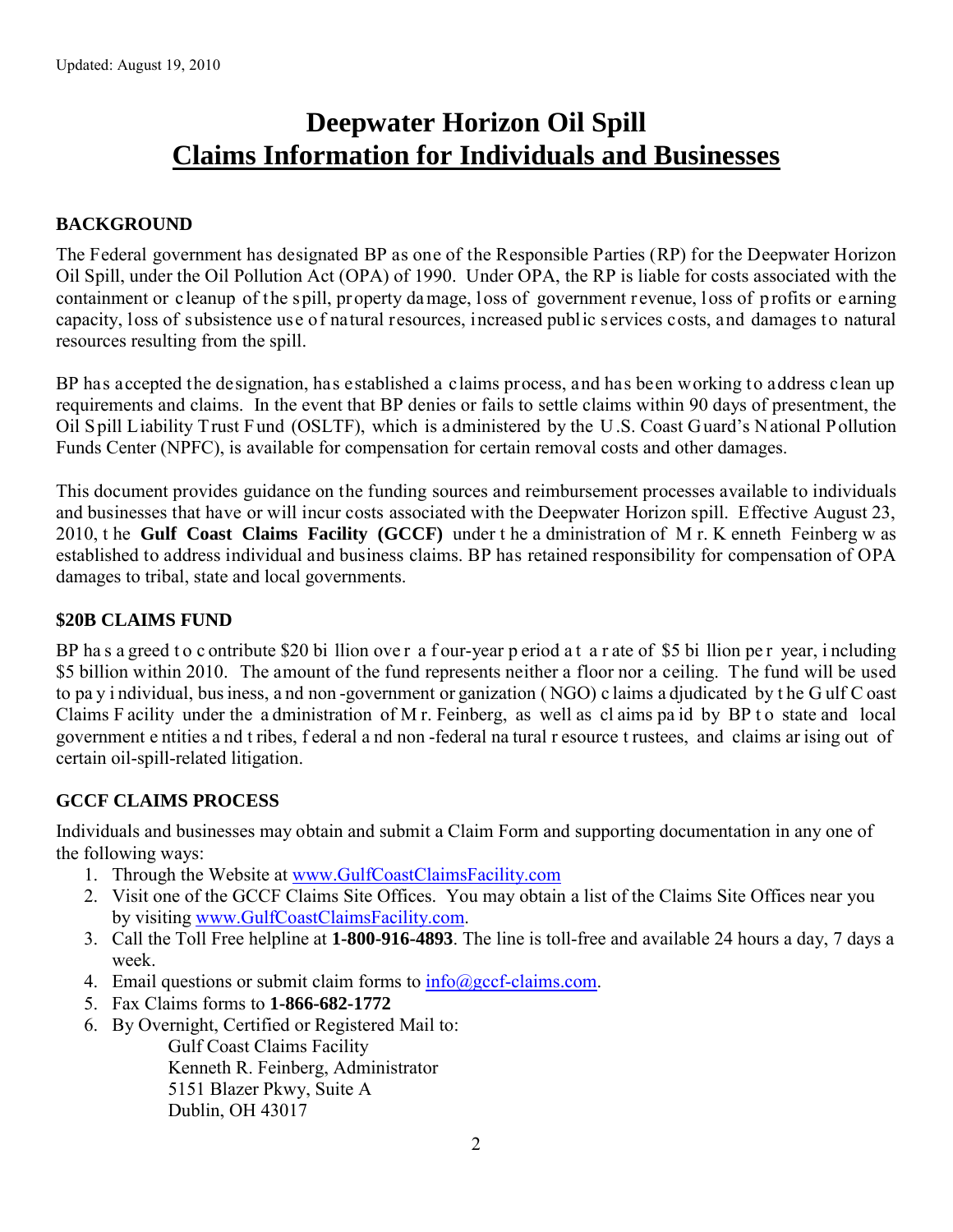Updated: August 19, 2010

7. By Regular Mail to:

Gulf Coast Claims Facility Kenneth R. Feinberg, Administrator P.O. Box 9658 Dublin, OH 43017-4958

The three categories below are intended to provide guidance to individuals and businesses regarding how claims will considered. The Guidelines are intended to be illustrative, not inclusive of all costs in each category.

#### 1. Response and Removal Costs

- Should an individual or bus iness intend to undertake or anticipate undertaking future r esponse or removal a ctions, t he G CCF ur ges a n individual or bus iness to first to c oordinate its e fforts w ith Federal On-Scene Coordinator (FOSC) and Unified Command by contacting the Operations Section Chief or D eputy Incident C ommander of t he Unified A rea C ommand. It i s r ecommended t hat individuals and businesses coordinate response and cleanup efforts with state and local government entities that are coordinating directly with the FOSC.
- Response a nd R emoval C osts t o be c onsidered f or r eimbursement a re t hose c osts i ncurred to prevent, minimize, or mitigate impact to natural resources within its jurisdiction from the Deepwater Horizon Incident, including both preventative and clean-up measures.
- If an individual or business has to date incurred Response and Removal Costs due to actions that (1) have not yet been reimbursed by the GCCF, and (2) were performed in coordination with the FOSC or w ith t he G CCF, s uch c osts s hould be s ubmitted t o the G CCF Claims pr ocess. Individuals a nd businesses should i nclude doc umentation i ndicating t hat t he R esponse and R emoval C osts w ere coordinated with the FOSC or the GCCF.
- If an individual or business has to date incurred Response and Removal Costs due to actions that were **not** coordinated with the FOSC or the GCCF, then the individual or business should submit claims to the GCCF's Claims Process and include an explanation for why the costs were necessary for the Deepwater Horizon Incident response or removal and were consistent with the approved Area Contingency Plan or other approved efforts already planned, performed, or underway b y or at the direction of the Unified Command.
- 2. Loss of Profits and Earning Capacity
	- Loss of Profits and Earning Capacity claims to be considered for reimbursement include claims for revenue lost from donations, sales, royalties, rents, fees, and net profit shares that an individual or business was unable to collect, and unable to mitigate, as a direct result of the Deepwater Horizon Incident.
- 3. Property Damage
	- Damages for injury to, or e conomic losses resulting from, de struction of owned or leased real or personal property, including the cost of restoring the property.
- 4. Physical Injury or Death
	- Injury to the bod y proximately c aused b y the S pill or the explosion and fire a ssociated with the Deepwater Horizon incident, or by the cleanup of the Spill.